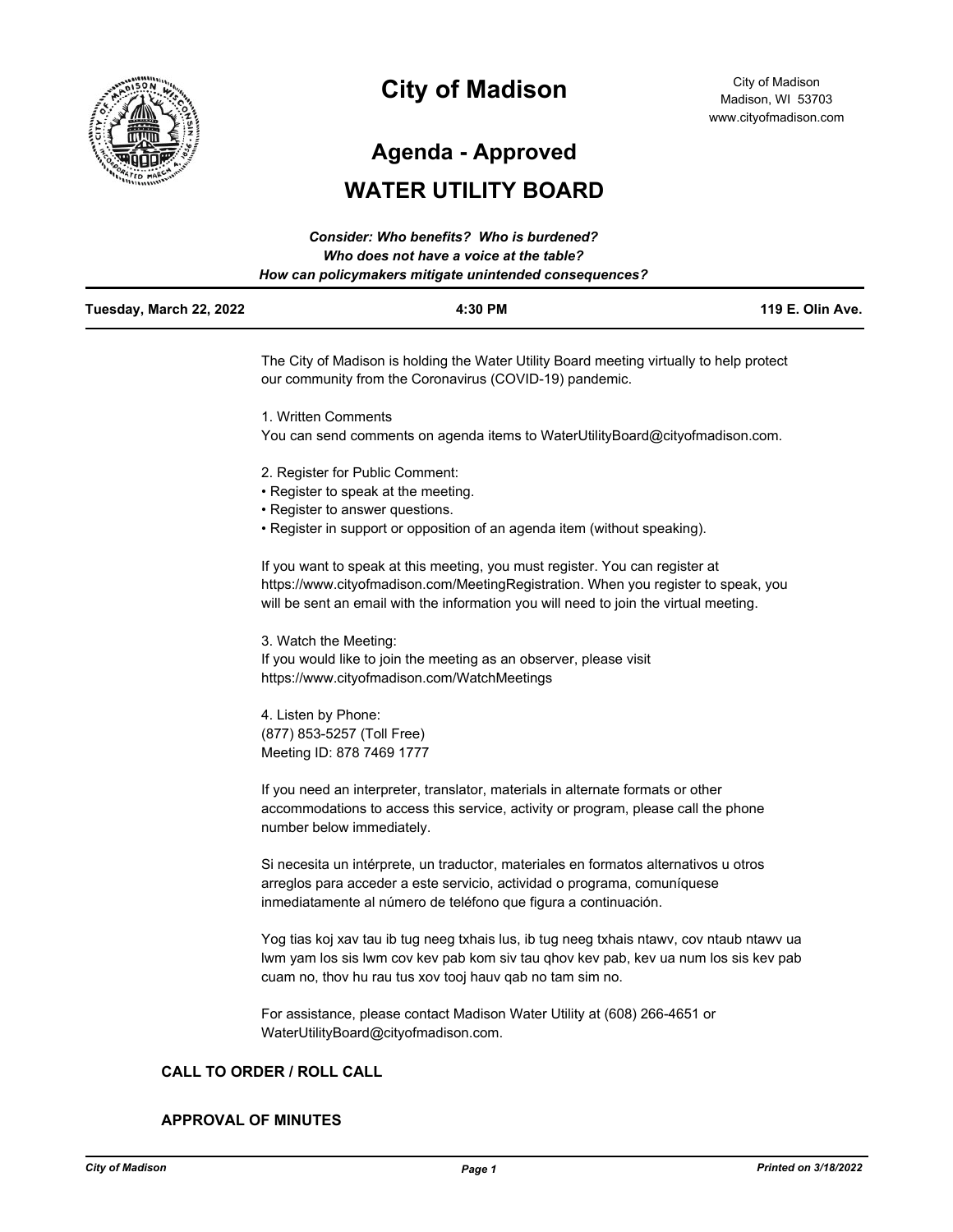Minutes of the February meeting: http://madison.legistar.com/Calendar.aspx

#### **PUBLIC COMMENT**

Speakers are limited to three minutes each. Registration is required; instructions are on the first page of this agenda. You must be registered before the board takes up your item.

**1. [16738](http://madison.legistar.com/gateway.aspx?m=l&id=/matter.aspx?key=18604)** General Public Comment

## **DISCLOSURES AND RECUSALS**

Members of the body should make any required disclosures or recusals under the City's Ethics Code.

## **NEW BUSINESS**

**2. [70107](http://madison.legistar.com/gateway.aspx?m=l&id=/matter.aspx?key=81287)** Authorizing the execution of a License with New Cingular Wireless PCS, LLC for premises at the High Crossing Water Tower located at 3518 Cross Hill Drive. (17th AD) [Item 2 - File ID 70107 Reso Intro.pdf](http://madison.legistar.com/gateway.aspx?M=F&ID=a480612c-5e52-4921-90f3-e2e48516ce7e.pdf) [PC Locator Maps.pdf](http://madison.legistar.com/gateway.aspx?M=F&ID=efb111ce-5ef3-4e47-8ad6-e71e0c2f797f.pdf) [7136 Exhibit A - Locator Map.pdf](http://madison.legistar.com/gateway.aspx?M=F&ID=ac9e2ab0-4a61-4f8b-8092-871e089e8123.pdf) [7136 Exhibit B - License.pdf](http://madison.legistar.com/gateway.aspx?M=F&ID=7c50ea4a-e703-429a-b4b9-2b7dbdc518f1.pdf) *Attachments:*

## **UNFINISHED BUSINESS**

**3. [68499](http://madison.legistar.com/gateway.aspx?m=l&id=/matter.aspx?key=80176)** Approval for default virtual meetings or in-person board meetings for 2022 **Attachments:** [Item 3 Memo Board Meeting Format.pdf](http://madison.legistar.com/gateway.aspx?M=F&ID=94b2d04c-561d-4040-aac8-597cbfac2e63.pdf)

## **OTHER BUSINESS**

| 4. | 70591 | Water Production Monthly Report (O-2A)                     |                                                                    |  |
|----|-------|------------------------------------------------------------|--------------------------------------------------------------------|--|
|    |       | <b>Attachments:</b>                                        | Item 4 Water Production Monthly Report March 2022 Memo.pdf         |  |
|    |       |                                                            | Item 4 Water Production Monthly Report March 2022 Attachment A.pdf |  |
|    |       |                                                            | Item 4 Water Production Monthly Report March 2022 Attachment B.pdf |  |
|    |       |                                                            |                                                                    |  |
| 5. | 70592 | Financial Conditions and Activities Monthly Report (EL-2D) |                                                                    |  |
|    |       | <b>Attachments:</b>                                        | <b>Item 5 Monthly Financial Report March 2022.pdf</b>              |  |
|    |       |                                                            | Item 5 Monthly Financial Report March 2022 Attachment A.pdf        |  |
| 6. | 20013 |                                                            | Meeting Evaluation and Discussion                                  |  |
|    |       | <b>Attachments:</b>                                        | Board Self-Evaluation Form Updated 2020.pdf                        |  |
|    |       |                                                            | Gene McLinn will lead the Meeting Evaluation and Discussion.       |  |
| 7. | 14501 |                                                            | Introduction of Future Agenda Items                                |  |